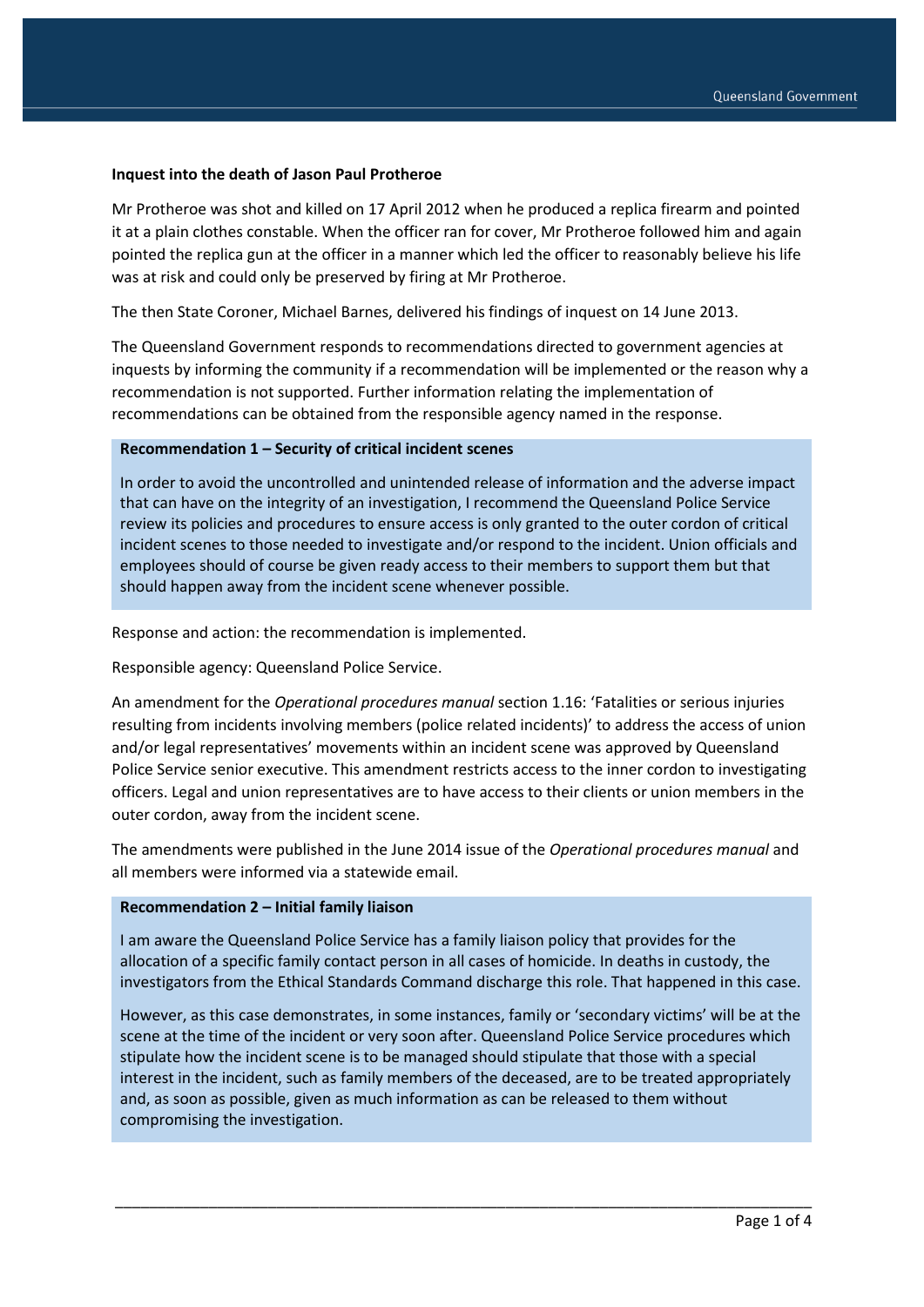Response and action: the recommendation is implemented.

Responsible agency: Queensland Police Service.

An amendment to section1.16: 'Fatalities or serious injuries resulting from incidents involving members (police related incidents)' of the *Operational procedures manual* was approved by the deputy commissioner.

The policy advises investigating police that until the arrival of the family liaison officer, identified family and next of kin at the incident scene are to be treated appropriately and provided with as much information as can be released without compromising the investigation.

The amendments to the *Operational procedures manual* were published in June 2014 and all members were informed via a statewide email.

## **Recommendation 3 – Union officials' competing responsibilities**

The president of the Queensland Police Union of Employees has responsibilities to the union and its members but he or she remains a member of the Queensland Police Service and is subject to and must comply with its policies and procedures. There currently seems some uncertainty as to how these roles are to be accommodated if they conflict, for example, in relation to accessing and disseminating confidential information held by the Queensland Police Service. Accordingly, I recommend the Queensland Police Service in conjunction with the union review those aspects of the union's areas of activity that may cause this conflict to arise to ensure both parties have in place appropriate policies and protocols so they can be managed without compromising the functions of the Queensland Police Service, while allowing for the legitimate and necessary industrial activities of the union's officials.

Response and action: the recommendation is implemented.

Responsible agency: Queensland Police Service

As mentioned above, an amendment for the *Operational procedures manual* section 1.16: 'Fatalities or serious injuries resulting from incidents involving members (police related incidents)' to restrict access to the inner cordon to investigating officers was approved by Queensland Police Service senior executive.

Legal and union representatives are to have access to their clients or union members in the outer cordon, away from the incident scene. This amendment addresses concerns in relation to maintaining the integrity of the incident scene and preservation of any evidence.

The amendments to the *Operational procedures manual* were published in June 2014 and a statewide email was forwarded to all members advising them of the changes.

# **Recommendation 4– Responsible media comment**

Public comment concerning a critical incident involving police officers can negatively impact on the integrity of the investigation of the incident, the reputation of the officers involved, the reputation of the Queensland Police Service and the public confidence in those investigations. It is therefore essential the comments be limited to the release of sufficient information to satisfy the public's right to know in very general terms what has occurred and to engender confidence the incident is under rigorous and impartial investigation, the results of which will be made public at the appropriate time. I recommend the Queensland Police Service review its policies in relation to such matters and have regard to the report of the office of police integrity's suggestions as to the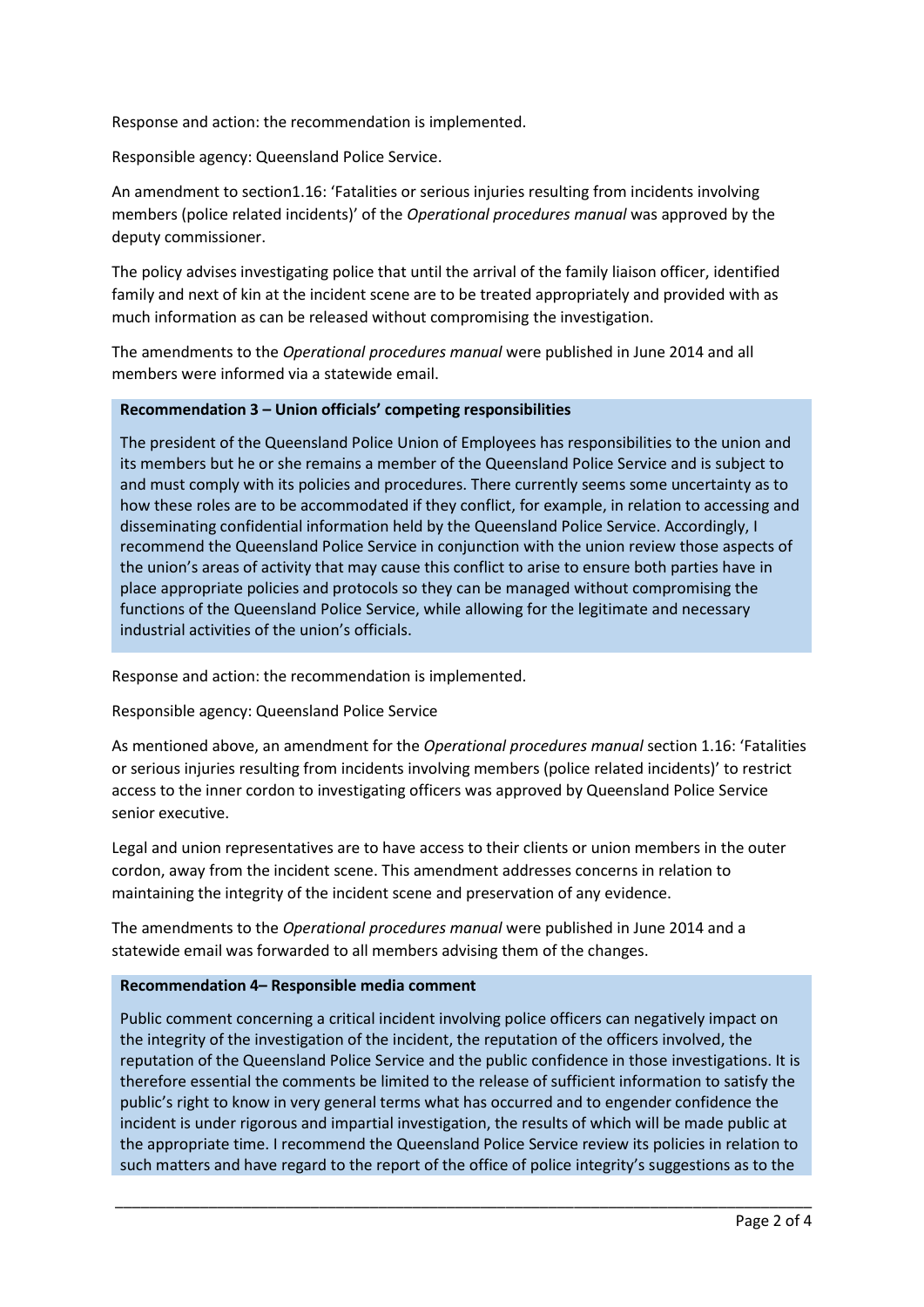limit of matters that should be included in such public comments. The resulting policies should be binding on all police officers, including union officials.

Response and action: the recommendation is implemented.

Responsible agency: Queensland Police Service.

Following a review, it was ascertained that both section1.9: 'Release of information' of the *Operational procedures manual* and the Queensland Police Service media guidelines contain sufficient direction about the unauthorised release of information by employees of the Queensland Police Service following a serious incident.

The issue was raised with the union president by the Queensland Police Service senior executive. Along with the amendment to *Operational Procedures Manual* section 1.16 and the current guidelines contained within the media guidelines, the Queensland Police Service believes there are sufficient guidelines available to all officers in dealing with the media at incidents, which are binding on all officers.

The *Operational procedures manual* stipulates that upon being notified of the incident, a regional duty officer or district duty officer is to travel to the scene and take command, pending the arrival of officers assigned to the investigation. Section 1.9.11 of the *Operational Procedures Manual* states that only the officer in charge of the investigation (or nominated officer) is responsible for the release of any information to the media, and further reinforces that members are not to make statements to the media assigning blame or fault to any person in respect of the incident.

The media guidelines reinforce the policies in the *Operational procedures manual* by stating only the officer in charge of the investigation is to release information to the media. It also details actions by members in relation to coronial cases, whereby the coroner must be consulted before any media releases are made.

The report to the office of police integrity was considered but the Queensland Police Service believes its current policies adequately address the issue of release of information by members. The Queensland Police Service senior executive endorsed the outcome of the review undertaken.

## **Comment, page 48**

Section 48(3) of the Coroners Act provides that a coroner may give information about official misconduct or police misconduct to the Crime and Misconduct Commission [now the Crime and Corruption Commission].

I suspect the dissemination to the media of the 'mug shots' of Ms Sinn and Mr Protheroe and details of their criminal histories involved either official misconduct and/or police misconduct. Counsel for the Queensland Police Service told the inquest this matter is already the subject of an investigation, although I was also advised this investigation commenced only after concerns were raised during the inquest. I intend to provide this information to the Crime and Misconduct Commission to ensure the matter is vigorously pursued.

I consider I am also obliged to refer to the Crime and Misconduct Commission the failure of Inspector Reid to report this suspected misconduct, which must have been apparent to him by at least 29 May 2012.